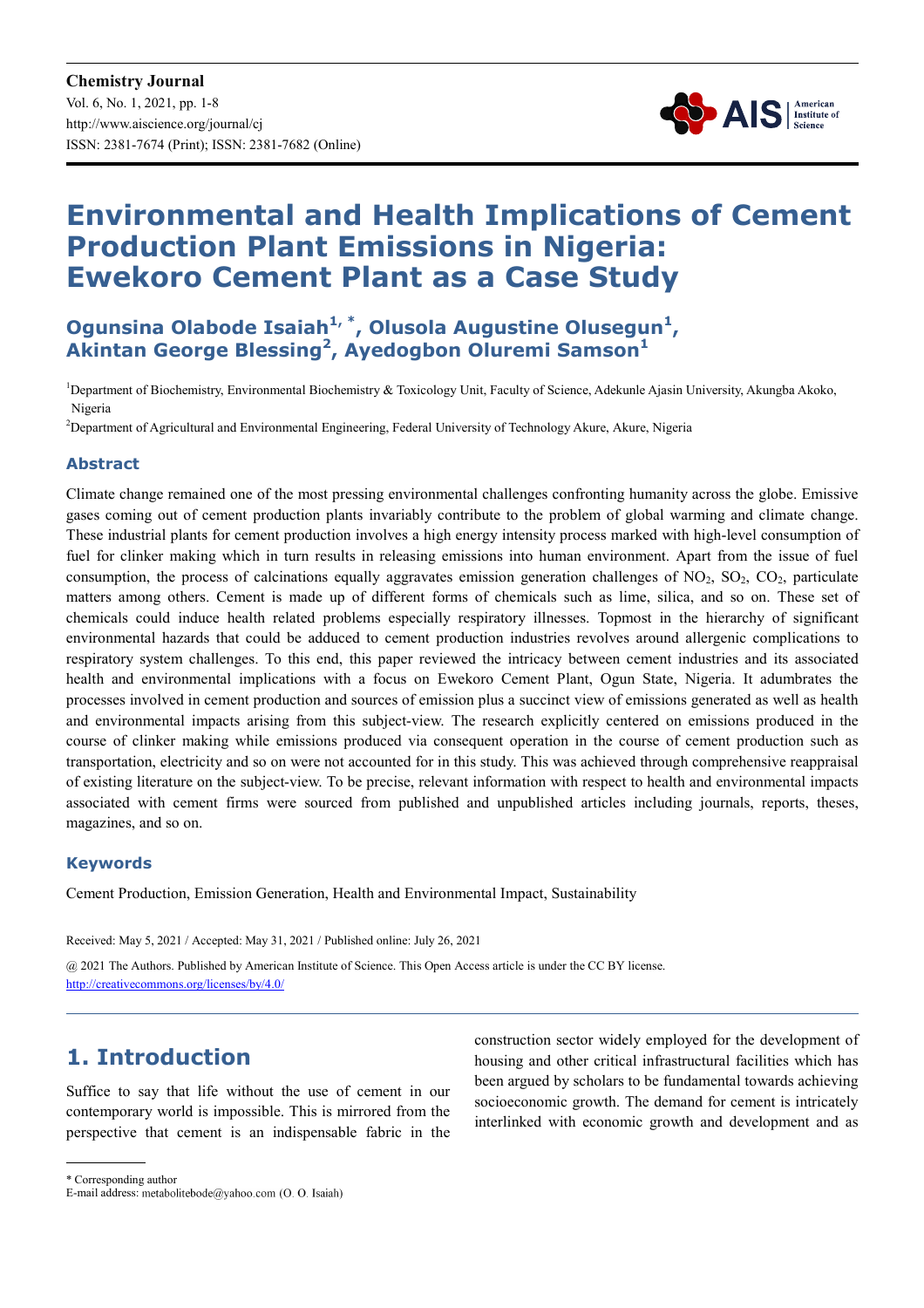such, many developing economies are working towards fast tracking infrastructure development which has actuated a stimulus for epic growth in cement industries and production activities across different climes [1]. The fact remained that the cement industry sector across the globe raises the standard of living through the provision of employment opportunities as well as chain of economic gains accrued by these industries. In spite of these benefits, cement production activities is laced with myriads of challenges with respect to environmental sustainability [2].

Cement production plants are highly energy consuming and substantially contribute to issue of climate change challenges. Chief among health and environmental safety concerns with respect to cement manufacturing activities are emissions into the atmosphere as well as intensive use of heat energy. The fact remained that process of cement production demand the use of vast measure of non-renewable raw materials and fossil fuel consumption. It could be argued that cement production activities accounted for about 5-6% of all anthropogenic activities responsible for releasing carbon dioxide into the atmosphere which majorly contribute to issues of greenhouse gases [2]. The processing of these raw materials invariably leads to emission generation in the form of gases and dust which are released into the air. These exhaust fumes from cement furnace include carbon monoxide  $(CO)$ , nitrogen oxides  $(NO<sub>2</sub>)$ , small dust particles, oxygen  $(O_2)$ , sulfur dioxide  $(SO_2)$ , chlorides, water  $(H_2O)$ , and minute quantities of organic as well as other heavy metallic compounds [3]. Similarly, in the course of burning industrial wastes in cement furnace, toxic metallic compound and other harmful organic substances are discharged into

proximate environment. Likewise, grinders, clinker cooler, crushers and other handling equipment's in the course of cement production are notable dust emission sources. In fact, it takes little analysis to know that emissions dot not only affect air quality but also impairs human health. The impact of emissions on the built and natural environment across transnational boundaries are made manifest in the areas of crop failure, loss of biodiversity, acid precipitation, depletion of the ozone layer as well as global warming challenges [4]. Reliable data acquired through scientific analysis showed that the burning of fossil fuel in the course of cement production give rise to air pollution with its attendant health implication. These include itchy eyes, suffocation, respiratory diseases such as asthma, chest discomfort, chronic bronchitis, tuberculosis, cardio-vascular maladies and even untimely death [6, 7].

The drive towards industrialization has led to the establishment of many heavy and light industries that generate high volume of air pollution in the country. Ogun State is one of the Nigerian states accommodating over 50 manufacturing industries. One of these industries is the LAFARGE Cement factory located in Ewekoro local government area. It is the second largest cement manufacturing industry in Nigeria. It enjoys a wide coverage with its plant located across different geo-political zones in Nigeria such as Ashaka in the North Eastern region, Mfamosing in the South-Southern landscape and Ewekoro and Sagamu in the south Western region. The installed capacity of the firm with respect to cement production currently stands at 10.5 MTPA with plans in the pipeline to increase productivity in the future.



**Figure 1.** Impact of Smoke, Dust and Mining around Ewekoro community.

Observable outcomes by many researchers of the production activities of LAFARGE Cement in Ewekoro community include cement dust, noise from machine operation, and vibration. Also, roof tops of houses, vegetation, land, road,

and items sold in nearby shops are covered with cement dusts. In addition, the area as shown in figure 1 has a low visibility view as a result of air pollution from cement dusts. Cement dust contains lots of hazardous chemicals and heavy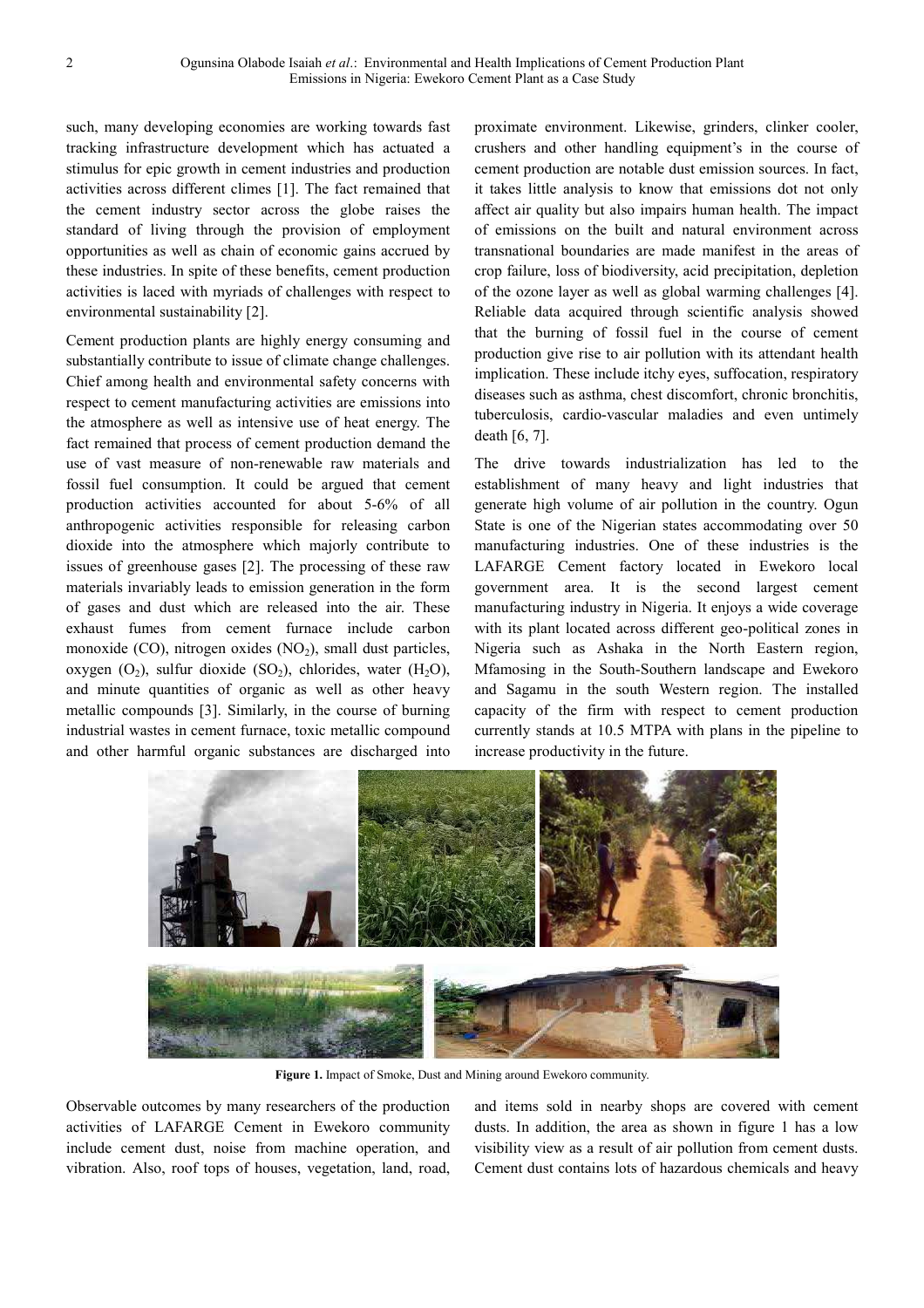metallic elements such as mercury, chromium, cobalt, lead and nickel which constitute grave impairments on human health [8]. In addition, it has been adduced to be the principal sources of atmospheric pollutants which include  $NOx$ ,  $CO<sub>2</sub>$ , Sox gases among others [9]. It therefore becomes dangerous for humans to be exposed to these air pollutants. This review thus become a matter of necessity looking at series of complaints coming from inhabitants of Lafarge Cement's host communities which in turn constitute a major threat to their corporate relationship built from time immemorial [10].

## **2. Processes Involved in Cement Production**

The principal factor with regards to cement production plant is the clinker with limestone and clay as its major raw materials [11]. With respect to limestone, it is a vital component providing  $CaCO<sub>3</sub>$  for producing cement. Other raw materials are Silica, alumina, and iron. Limestone constitute between  $75-90\%$  of  $CaCO<sub>3</sub>$  used for cement production while  $MgCO<sub>3</sub>$  and other impurities complete the manufacturing chain [12]. These raw materials are gotten through mining and quarrying process, after which they are drilled, blasted, excavated, handled, loaded, hauled, crushed, screened, stockpiled and stored [13]. These raw materials are crushed and powdered into fine particles to enhance the quality of cement. They are commingled in blending silos and made to be heated in the pre-heating plant. This method breaks down carbonate compound into carbon dioxide and calcium oxide [12]. This could be done in three ways and they include the dry, the wet, plus the semi wet method [13]. With respect to dry cement production method, dry raw mixture accounted for less than 20% of its moisture content by weight. As for the wet method, the raw mixed is immixed with water to make slurry and then moved to the furnace/kiln [12]. These raw materials which have been blended are transferred into the upper part of the pre-heater plant and made to go through the rotary furnace. The kiln circumvolves and these raw materials at the base of the kiln move down to the direction of the heat. With increase in temperature, strings of physical and chemical changes typified with calcium oxides reactions with other elements begin. At about 1500°C, the end product of these reactions is the formation of aluminates and calcium silicates. It is noteworthy to posit that the flame could be set up by using fuel materials like coal, natural gas, petroleum coke among others. At this point, varieties of chemical reactions occurred with the resultant effect leading to the melting and fusing together of these raw materials a clinker as its end product. At around 1500°C, the clinker is then released from the kiln as red-hot and made to go through coolers from where superfluous heat are

retrieved. There are varieties of these cooling system and they include planetary cooler, grate cooler and tube (rotary) cooler among others. These set of cooling system could regain up to 30% of the heat generated in the kiln system and recoup it back to the pre-heater points [14, 13, 12, 15]. Finally, the clinker produced is grounded and mixed with additives in a cement plant with a view to controlling cement quality. These additives include fly ash, anhydrite, blast furnace gypsum, slag, pozzolana, and so on. Series of milling methods comprising ball and roller mills are employed to grind clinker mixed with additives in cement plant. Capping off this discourse, the processed cement are channelled through bucket elevators via a conveyor belt and stored in silos. The schematic analysis of cement production techniques is shown in figure 2.



**Figure 2.** Schematic diagram highlighting cement production processes.

# **3. Cement Production Plant Emissions**

Topmost among health and environmental safety challenges with respect to cement production plant is the emission of atmospheric pollutants into the environment [18]. It will not be out of place to argue that human activities arising from cement production significantly contribute to environmental pollution problems. Studies have even revealed that 8% of human-induced CO<sub>2</sub> discharges into the environment could be linked to cement manufacturing activities [16]. Notable among the gases emitted into the air in the course of cement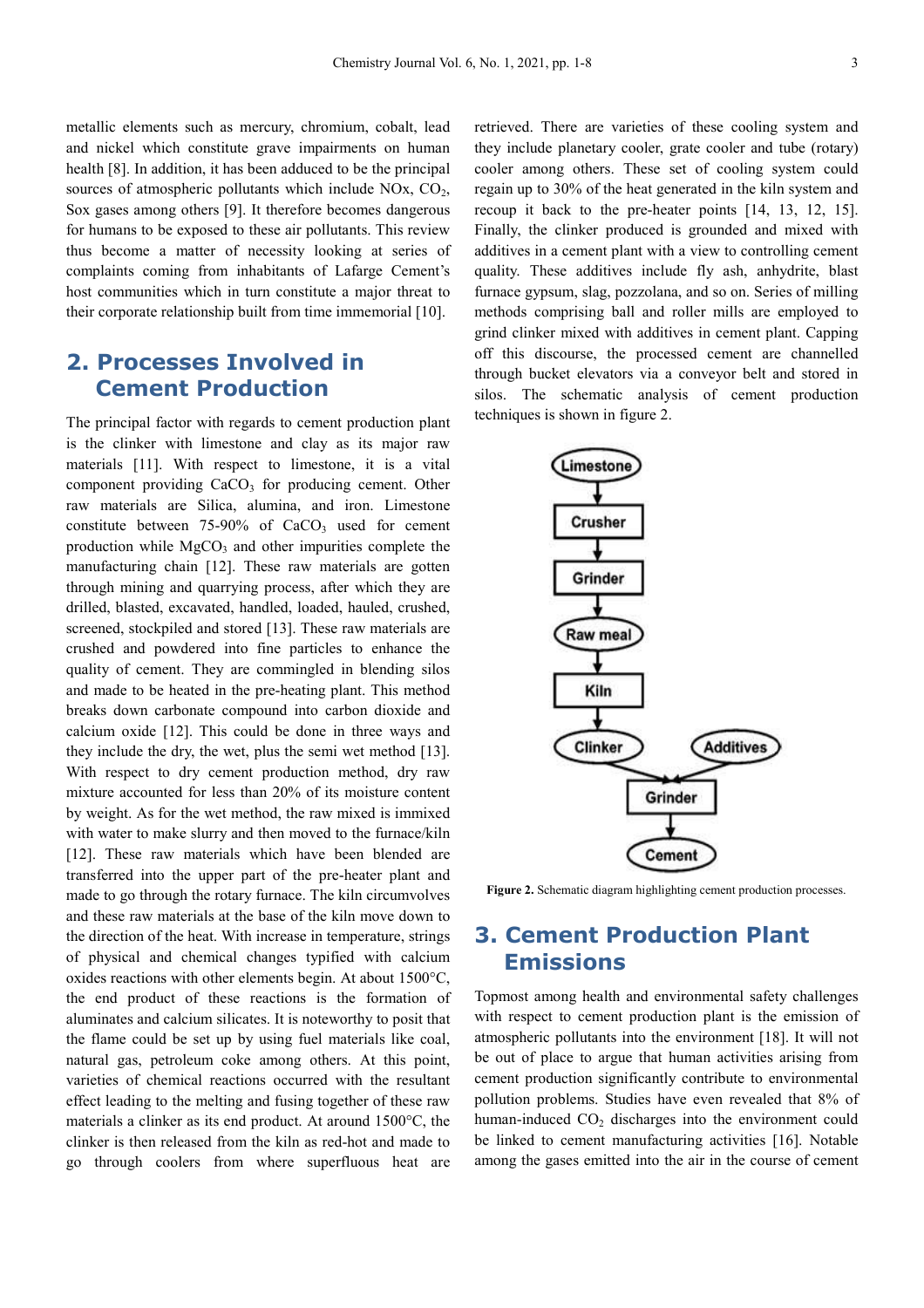manufacturing activities include H2S, NOx, furans, SOx, CO2, VOCs, CO, particulate matters, dioxins, just to mention a few [17-19]. These environmental impairment substances coming from cement plant could be succinctly categorized into two. They are particulate and gaseous substances. Fuel combustion during production processes remained the principal source of gas emission and some of the gases as earlier reiterated include carbon oxides, hydrogen sulphide, nitrogen oxides, sulphur oxides among others. Conversely, carbon and dust particles are sources of particulate matter springing from quarrying activities, process of drilling and blasting, trucking as well as cement milling while others include fuelling, packaging, activities of road cleaning and storage [17-19, 26]

# **4. Environmental Health Implications of Emissions**

Air pollution arising from cement production activities is fast becoming a global environmental concern. Scholars are of the parallel opinion that there is a link between pollution from cement plants and the challenge of health impairment on residents of their proximate environment. These emissions are deleterious to man and his environment with wide reaching implications on health and issue of environmental

sustainability [16]. Some of these emissions released into human environment in the course of cement production are succinctly discussed in this section.

#### **4.1. Sulphur Oxide (SOx)**

With respect to oxides of sulphur, they are produced via fuel combustions as well as the process of oxidation especially of sulphur with raw content [21]. As shown in Table 1, sulphur is an inherent raw material for cement production. A comparative analysis of sulphur oxides emission intensity produced from fuel combustion and the process of oxidation of raw sulphur materials showed that the latter is lesser than the former [19]. At 370°C and 420°C respectively, Sulphur II oxide and Sulphur III are produced from raw materials in the rotary kiln through the process of oxidation [18]. Calcium sulphate is decomposed in the clinker to produce sulphur dioxide  $(SO<sub>2</sub>)$ .  $SO<sub>3</sub>$  is in anhydrous form and can be deoxidized into  $SO<sub>2</sub>$  as well as O2. However, the high state of alkaline substance present in the kiln is inhibitory to sulphur oxides formation as it could lead to 90% of these  $SO_2$ . All the same, scholars are of the consensus that the effect of sulphur oxides emission on man and his environment could be put under control by employing the use of low sulphur fuel.

**Table 1.** Sulphur oxides emission process.

| <b>Process</b>  | [22, 23]                  |                                                                                 |
|-----------------|---------------------------|---------------------------------------------------------------------------------|
| Raw mill        | $SO2$ Formation           | Sulphides + $O_2 \rightarrow Ox$ des + $SO_2$                                   |
|                 |                           | Organic $S + O_2 \rightarrow SO_2$                                              |
|                 | $SO2$ Absorption          | $CaCO3 + SO2 \rightarrow CaSO3 + CO2$                                           |
| Preheating zone | SO <sub>2</sub> Formation | Sulphides + $O_2 \rightarrow$ Oxides + SO <sub>2</sub>                          |
|                 |                           | Organic $S + O_2 \rightarrow SO_2$                                              |
|                 | $SO2$ Absorption          | $CaCO3 + SO2 \rightarrow CaSO3 + CO2$                                           |
| Calcining zone  | SO <sub>2</sub> Formation | Fuel $S + O_2 \rightarrow SO_2$                                                 |
|                 |                           | $CaSO4 + C \rightarrow CaO + SO2 + CO$                                          |
|                 | $SO2$ Absorption          | $CaO + SO_2 \rightarrow CaSO_3 + \frac{1}{2}O_2 \rightarrow CaSO_4$             |
| Burning zone    | SO <sub>2</sub> Formation | Fuel $S + O_2 \rightarrow SO_2$                                                 |
|                 |                           | Sulphates $\rightarrow$ Oxides + SO <sub>2</sub> + $\frac{1}{2}$ O <sub>2</sub> |
|                 | $SO2$ Absorption          | $NaO + SO_2 + \frac{1}{2}O_2 \rightarrow NaSO_4$                                |
|                 |                           | $K_2O + SO_2 + \frac{1}{2}O_2 \rightarrow K_2SO_4$                              |
|                 |                           | $CaO + SO_2 + \frac{1}{2}O_2 \rightarrow CaSO_4$                                |

Sulphuric acid is a product of reactions influenced by sunlight energy between sulphur oxides and water vapour as well as other chemical elements. It dissolves in the cloud and is released to the soil in the course of precipitation. This sulphuric acid is harmful to human health and if not addressed could endanger human life on the long run. The effect of increased level of sulphur dioxide on human health is conspicuous in the area of respiratory disease challenges which include bronchitis among others [24]. Increase in atmospheric density with respect to this acid significantly affect agricultural yield as it is pernicious to plant life.

#### **4.2. Nitrogen Oxide (NOx)**

Nitrogen oxides are produced through the process of combustion in the rotary furnace and when released into the environment exhibit series of chemical reactions in the air. Primarily, nitrogen oxides are made via thermal oxidation at high temperature of about 1,200 to 1,600°C. As a result of the rotary kiln's extreme temperature, substantial measure of NO are produced. Burning of nitrogen-content fuel which include coals among others results in  $NO<sub>2</sub>$  as well as in NO formation.

$$
N_2 + O \rightarrow NO + N
$$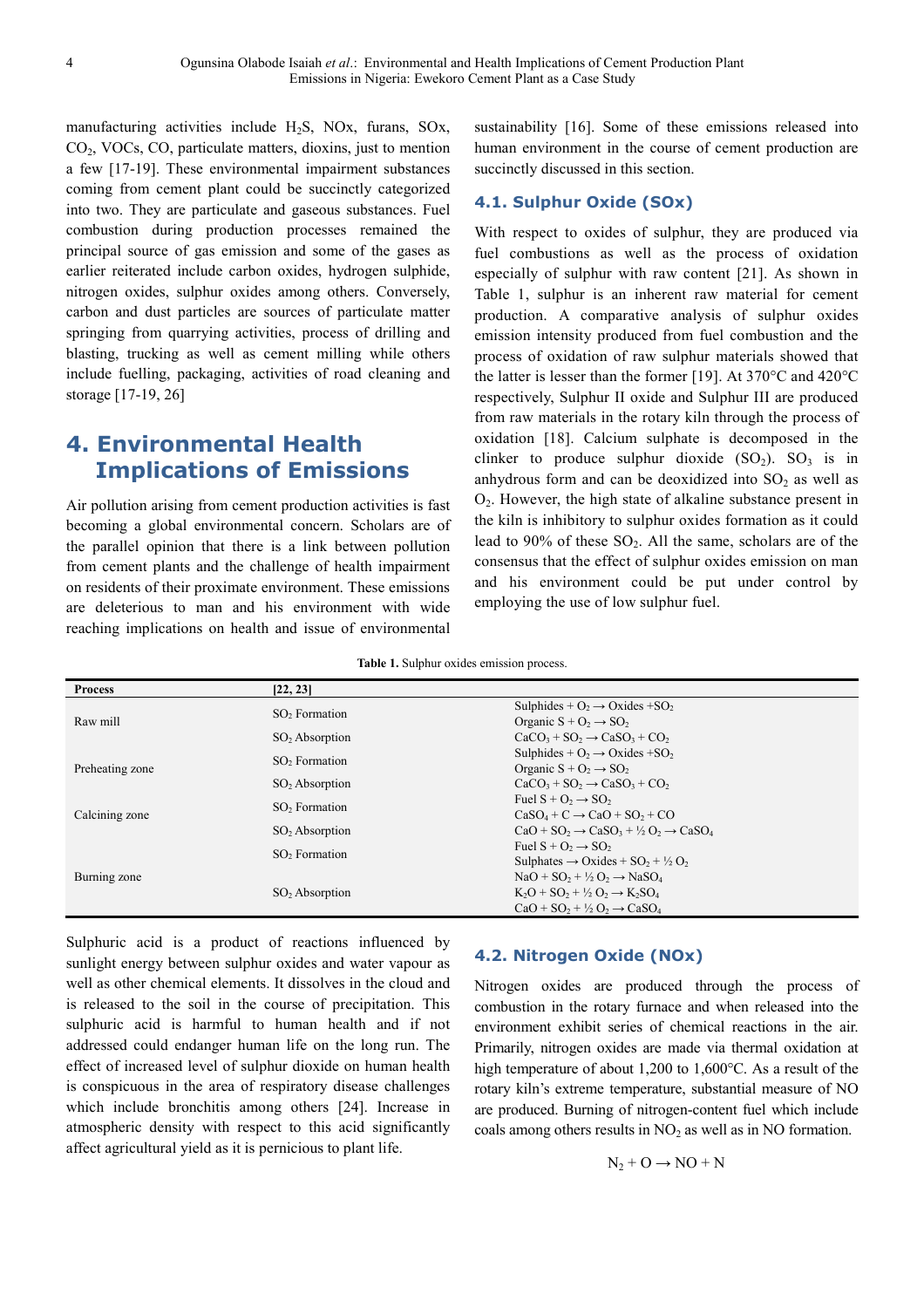$$
N + O_2 \rightarrow NO + O [19].
$$

An increase in temperature will invariably lead to increase in the formation of nitrogen oxide. Nearly 90% of nitrogen oxides generated take the form of nitric oxide [NO] while the remaining percentage exists as nitrogen dioxide  $[NO<sub>2</sub>]$   $[24]$ . The product of NO are changed to  $NO<sub>2</sub>$  at the outlet of the stack appearing in amber colour at atmospheric state.

$$
NO + 1/2O_2 \rightarrow NO_2 [19].
$$

Research has shown that nitrogen oxides and its numerous derivatives such as nitrogen dioxide, nitrous oxide, nitric oxide, nitric acid, nitrates among others constitute severe negative impact on human health and his environment. Like sulphur dioxide, nitrogen oxide react with  $H_2O$  as well as different forms of compound to produce varieties of acidic materials. Whenever these acidic materials from nitrogen oxide are released into the surface of the earth, it affects water quality by polluting water bodies as well as causing streams and lake's acidification. This challenge of watercourse acidification coupled with other chemical changes has a debilitating effect on aquatic organisms such as fish with the resultant effect cutting across survival, growth and reproduction problems. Similarly, the impact of acid rain on forest ecosystem is catastrophic as it damages plant tissues and a host of other floral problems [25]. Nitrogen oxide derivatives like nitrous acid is a greenhouse gas {GHG} which piled up in the air together with other GHG leading to a gradual increase in earth's surface temperature. The resultant effect of these GHG emissions is obvious in global warming challenges and ultimately climate change problem. Reactions between nitrogen oxide and explosive chemical compound influenced by sunlight in the atmosphere lead to ozone formation which in turn induces smog production in the environment. The ozone lead to respiratory ailments as well as other health related challenges [25]. Nitrogen oxide derivatives such as nitrogen dioxide seriously impair human physiological functions in the areas of breathing difficulties, severe lung sicknesses which include chronic rubor and inveterate structural alterations in the lungs and if not checked, would on the long run stimulate untimely senescence of the lung and other respiratory diseases. Research has shown that positive relationship exists between  $NO<sub>2</sub>$  concentrations and cases of heart ailments as well as vulnerability to cancer problems [24].

#### **4.3. Carbon Dioxide (CO2) & CO**

The cement industry sector is one of the principal sources of  $CO<sub>2</sub>$  released into the environment.  $CO<sub>2</sub>$  is discharged into the air in the course of heating limestone at high temperature as well as in the process of burning fuel in the furnace. It is estimated that 50% of these carbon dioxide is produced in the

course of fuel combustion while the remaining percent are generated from limestone's decarbonisation. Other sources of  $CO<sub>2</sub>$  and pollution arising from cement processing could be traced to electricity consumption especially when it is produced via fossil fuel combustion [14].

$$
CaCO3 \rightarrow CaO + CO2 [9]
$$
  
MgCO<sub>3</sub> \rightarrow MgO + CO<sub>2</sub> [16]

It should be noted that the limestone's component weight ratio formula is a veritable tool for estimating the quantity of  $CO<sub>2</sub>$  emitted during the process of calcinations [27]. Discharges from varieties of fuel combustion could be measured using the Inter Government Panel on Climate Change (IPCC) emission factor standards [14]. The quantity of  $CO<sub>2</sub>$  generated during this course of action has an outright correlation with the kind of fuel utilized such as coal, pet coke, natural gas, fuel oil among others. Generally, going by the expensive nature of fossil fuels, coal is often employed in fueling the kiln in the course of making cement. All the same, carbon content waste substances which include tires and so on are usually employed to power the kiln for cement production [26]. Scholars have attributed 5% of human induced  $CO<sub>2</sub>$  emission across the globe to activities of the cement industry sector [28]. It is even becoming a cliché to note that  $CO<sub>2</sub>$  contribute to climate change challenges. Unabatedly increase in  $CO<sub>2</sub>$  discharges have been adduced to be the major factor influencing temperature increase which has been predicted to rise between  $+1.4^{\circ}$  to  $+5.8^{\circ}$ C by year 2100 across the globe. Constant temperature increase could equally aggravate the challenge of drought in some regions of the world, trigger extreme weather condition, loss of biodiversity as well as constitute health hazards to mankind [30]. Results from previous studies have established a nexus between temperature increase and  $CO<sub>2</sub>$  emission leading to air pollution with the resultant effect causing thousands of deaths across as well as issues of respiratory sicknesses such as asthma across the globe. Equally, fossil fuel of  $CO<sub>2</sub>$ content influence surface ozone, carcinogenic substances as well as atmospheric pollutants leading to cancer, asthma, hospitalization and even death [29]. Carbon monoxide on the other hand is harmful to human health as it reduces oxygen supply to the body system thus stimulating central nervous system challenges as well as cardiovascular problems. Carbon monoxide also influences the production of smog in the atmosphere which could in turn induce respiratory sicknesses.  $CO<sub>2</sub>$  emission from cement industry sector could be addressed by embracing energy efficient processes, employing more effective techniques, shifting from high to low carbon fuel materials which include biomass among others, clinker to cement ratio reduction as well as removal of  $CO<sub>2</sub>$  fuel gas content [26].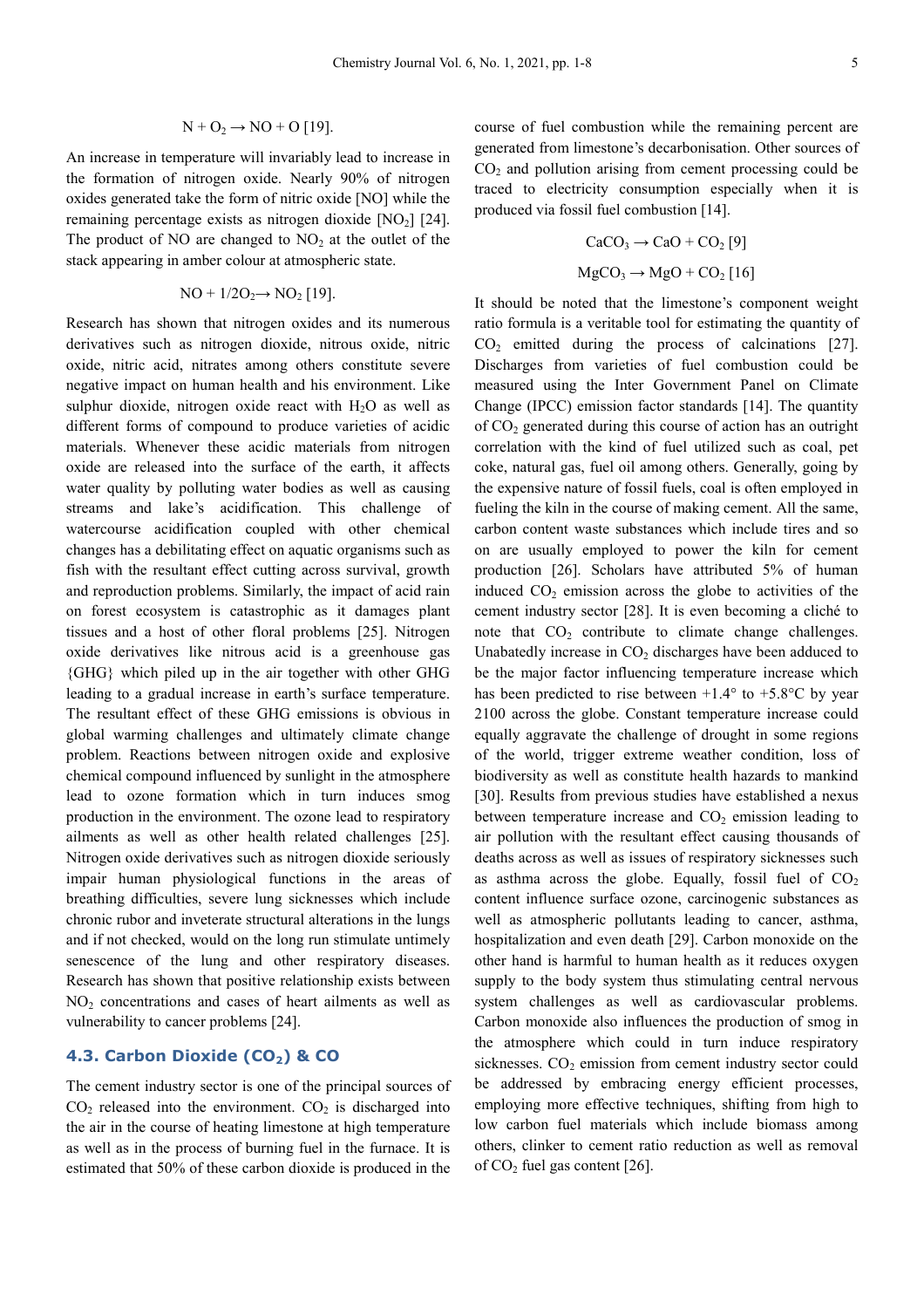#### **4.4. Particulate Matters (PM10, PM2.5)**

As depicted in Table 2, these atmospheric pollutants are released during quarrying processes, hauling and crushing as well as grinding of clinker and raw materials substances. Others include fueling and cement packing activities. They consist of suspended fine particles in the atmosphere in the form of liquid droplets, soot as well as dust [19]. Research has even shown that decreased visibility and poor atmospheric air quality are the major environmental challenges arising from dust emission. When these dust particles are rain-washed, they pollute water sources [20]. Emissions from these particulate matters consist of potentially noxious elements which are injurious to human health and they include nickel, lead, barium, chromium among others. These emitted materials carry toxic substances such as immunotoxins mutagens, neurological toxins, carcinogenic elements, respiratory toxins and so on. The intensity of these particulate matters with respect to their effect on human health is influenced by their physical composition [31]. It has equally been established in research that coarse particulate matter (>PM10) constitute more of local nuisance than health related challenges. Conversely, fine particles such as (<PM10- PM2.5) induces serious health implications influenced by their nature of reparability. The major entry point of dust particles to human system is through the alimentary canal by inhalation or deglutition [32]. Whenever particulate matter whose diameter less than 10 pm is breathed in, it goes deep into the systema respiratorium while that of PM less than 2.5 pm penetrate into the lungs which in turn diffuses into the bloodstream. Thus, vulnerability to this particulate matter increases the risk of developing respiratory and cardiovascular illnesses. It also induces irritation of the throat and the eye, lung ailment, bronchitis, heart diseases and high rate of mortality [5, 19, 24, 27, 28]. Previous studies with respect to this subject-view equally revealed that dust from cement could also induce respiratory as well as non-respiratory illnesses [23]. It also adversely affects the agriculture sector especially people with farms in cement factory contiguous environment by reducing crop productivity. This assertion is premised on the ground that dust emission from cement affect the process of photosynthesis as it stifles the formation of chlorophyll materials in plant leaves.

Table 2. Dust typologies and their process of generation at cement factory (34).

| Type              | <b>Generation mechanism</b>                                                                                           |  |
|-------------------|-----------------------------------------------------------------------------------------------------------------------|--|
| Raw material dust | Quarrying process, crushing as well as raw material handling                                                          |  |
| Feed material     | dust Feeding, activities of milling, piling or stacking, the process of blending, reclaiming operation, conveying and |  |
|                   | transporting of feed substances                                                                                       |  |
| Cement kiln dust  | Feeding plus materials processing via diffusion of hot gases in crosscurrent manner                                   |  |
| Clinker dust      | Cooling using air circulation as well as open-storage of clinker                                                      |  |
| Cement dust       | Feeding process, milling activities, conveying, bagging and loading of cement substances                              |  |
|                   |                                                                                                                       |  |

#### **4.5. Volatile Organic Compounds, Dioxins, Heavy Metals and Other Pollutants**

Volatile organic compounds (VOCs), dioxins, furans, methane, and heavy metallic elements equally accounted for trace quantum of emissions associated with cement production activities. The primary source of VOC discharge emanating from cement kiln is organic materials inherent in its raw substances. It is also a truism that incomplete combustion influences the emission of VOCs. It has also been established in literature that heavy metal is shaped by these trace's elements content naturally occurring in low concentration in fuel as well as raw materials. Dioxins are also produced in cement making plants in the course of combustion brought about by the presence of chlorine and other organic compounds. The use of fuel and raw materials composed of low organic content as well as heavy metals of low content volatility and semi volatility could keep down emission level of these substances coming from cement plant. Research has also shown that VOCs are substances from which ozone is formed which in turn induce soil and groundwater contamination. It equally aggravates the

problem of plant growth retardation, iron deficiency in broad plant leaves as well as issue of necrosis [33]. VOCs are also detrimental to human health as emission of these substances could lead to chronic sicknesses which include central nervous system related ailment, Kidney diseases, liver disorder and other minor ailments such as nausea, eye irritation, headache, respiratory diseases among others [35]. It is also carcinogenic to the body system. Emissions from dioxins and heavy metals have been proven scientifically to cause soil and water contamination with adverse effect cutting across plant growth and cell structure development. The process of bioaccumulation leading to biomagnifications triggered by emission from heavy metals could result into poisoning of terrestrial and aquatic organism. Studies have also shown that dioxins and furans could impair human health with the resultant effect cutting across weight loss, skin rashes, liver damage and immunological disorder [34].

The public health concern and the concern of health educators by the occurrence of these risk-factors, especially in their severe forms, cannot be compared to the economic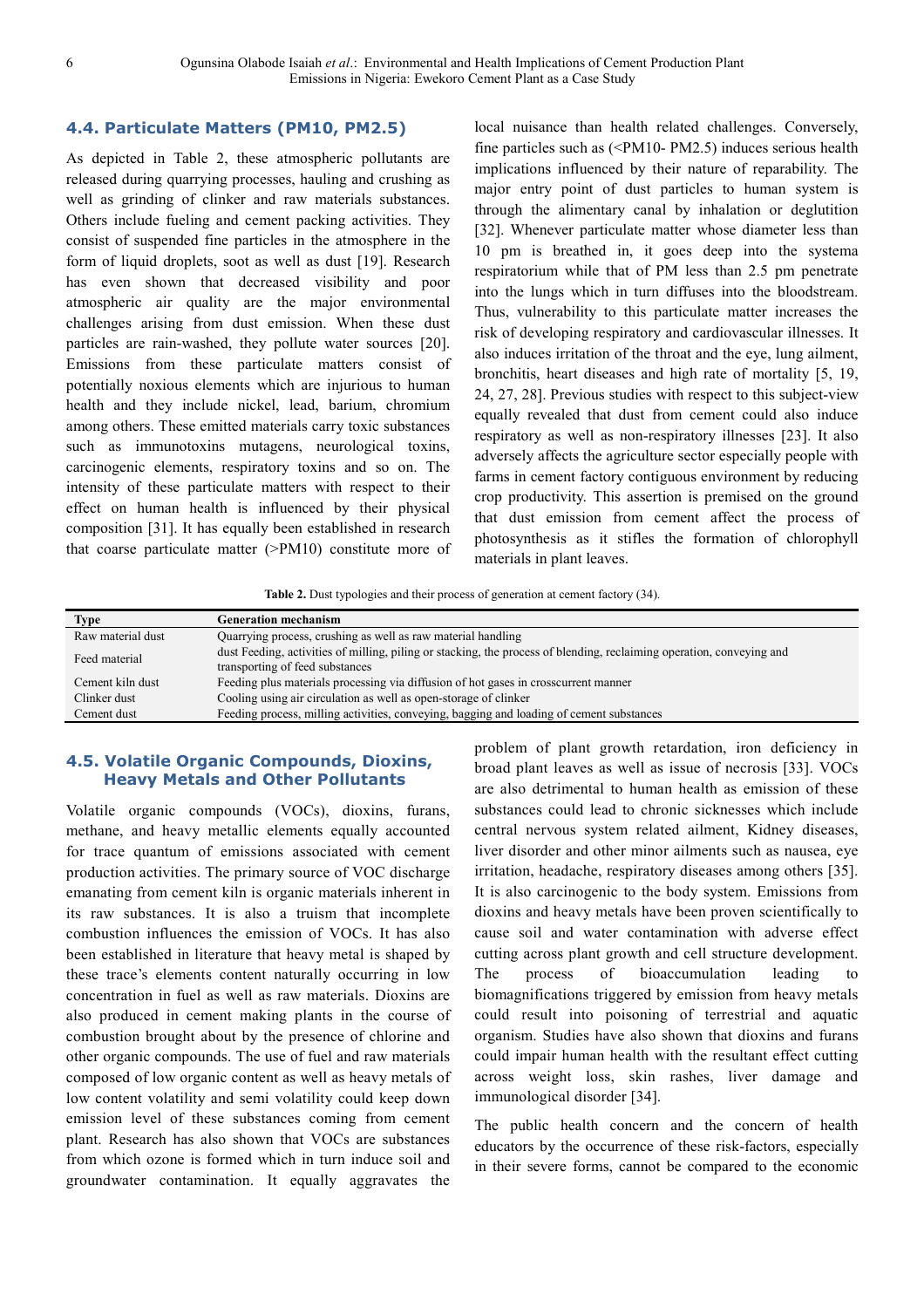benefits if the masses and government would face the environmental risk-factors squarely to control the causativeagent which is emission from cement plants [36]

### **5. Summary & Conclusion**

It has been established across different line of thought that environmental pollution poses serious health hazards to humanity. As urbanization intensifies, globalization and industrialization set in, thus necessitating large-scale investment in infrastructure development. Looking at the fact that cement is an integral element when it comes to building and maintaining infrastructural facilities, its use becomes inevitable thereby paving way for all=round development in the cement industry sector across the globe. In spite of the gains associated with the use of cement, it has been pointed out in this study that emission emanating from its manufacturing plant is deleterious to human health. This is conspicuous in the areas of environmental pollution (particularly air pollution) marked by poor air quality. Previous studies have also revealed that the cement industry sector significantly contributes to the issues of global warming predicament and climate change challenges across the globe. A meticulous review of literature in this study has unearthed the dire consequences of emissions coming from cement plants on man and his environment. It could thus be inferred from this academic adventure that cement industry constitutes serious health and environmental challenges to mankind and thus mitigating measures need to be put in place forthwith. Chief among health and environmental challenges discovered in the course of this study are emission from gas and dust elements. Emissions from gas grossly impair human health and also deteriorate his environment. Similarly, communities and those working in cement contiguous environment are prone to dust emissions with wide reaching effect on their health.

### **6. Recommendation**

Cement factory dust is responsible for substantial amount of dust in the atmosphere resulting in damage not only to air quality but also to the human environment. The study thus recommends the use of state of the art technology to control emission emanating from cement plants, efficient use of energy and employing the use of environmentally friendly technology to drastically reduce smoke and dust emissions which will in turn engender environmental sustainability. The study also advocated the development of a thick green belt around the periphery of cement plants to buffer contiguous environments from dust and smoke emission.

### **References**

- [1] World Business Council for Sustainable Development (WBCSD) - Cement Sustainability Initiative – About the cement industry. Online available at: http://www.wbcsdcement.org/index.php/about-cement) [accessed 07 May 2014].
- [2] Potgieter Johannes H. (2012). An Overview of Cement production: How "green" and sustainable is the industry? Environmental Management and Sustainable Development, 1  $(2): 14 - 37.$
- [3] Marlowe Ian and Mansfield David (2002). Towards a Sustainable Cement Industry Sub study 10: Environment, Health & Safety Performance Improvement, an Independent Study Commissioned by WBCSD.
- [4] Pariyar Suman K, Das Tapash, Ferdous Tanima (2013). Environment and Health Impact for Brick Kilns in Kathmandu Valley, Nepal.
- [5] Marchwinska-Wyrwal E., Dziubanek G., Hajo I., Rusin M., Oleksiuk K. and Kubasiak M. (2011). Impact of Air Pollution on Public Health.
- [6] Pollution Prevention and Abatement Handbook 1998 toward Cleaner Production, World Bank Group, International Finance Corporation, Washington D.C., 1999.
- [7] Mehraj. S, Bhat G. A., Balkhi. H. M (2013). Cement Factories and Human Health.
- [8] Zerrouqi Z.; Sbaa M.; Oujidi M.; Elkharmouz M.; Bengamra S.; Zerrouqi A. (2008.) Assessment of Cement Dust Impact on the Soil using Principal Component Analysis and GIS', *International Journey Environmental Science Technology*, Vol. 5 (1), 125-134.
- [9] Sustainable Cement Production, Co-Processing of Alternative Fuels and Raw Materials in The European Cement Industry Chembureau, 2009.
- [10] The Nation, July 23, 2014. Online available htpp://thenationolineng.net
- [11] Stanley, H. O., Odu, N. N. & Immanuel, O. M. (2014), 'Impact of Cement Dust Pollution on Physicochemical and Microbiological Properties of Soil around Lafarge Cement Wapco, Ewekoro, South-western Nigeria', *International Journal of Advanced Biological Research,* 4 (4) 400-404.
- [12] Worrell Ernst, Price Lynn, Martin Nathan, Hendriks Chris, and Ozawa Meida Leticia (2001). Carbon Dioxide Emissions from The Global Cement Industry.
- [13] Sharma Kuldeep (2912). Treatment of Waste Generated from Cement Industry and Their Treatment.
- [14] Madlool N. A., Saidur R, Hossain M. S, Rahim N. A, A (2011). critical review on energy use and savings in the cement industries.
- [15] Huntzinger Deborah N., D. Eatmon Thomas (2008). A lifecycle assessment of Portland cement manufacturing: comparing the traditional process with alternative technologies.
- [16] Rai Priyanka, Mishra RM and Parihar Sarita (2013). Quantifying the Cement Air Pollution related Human Health diseases in Maihar city, MP, India.